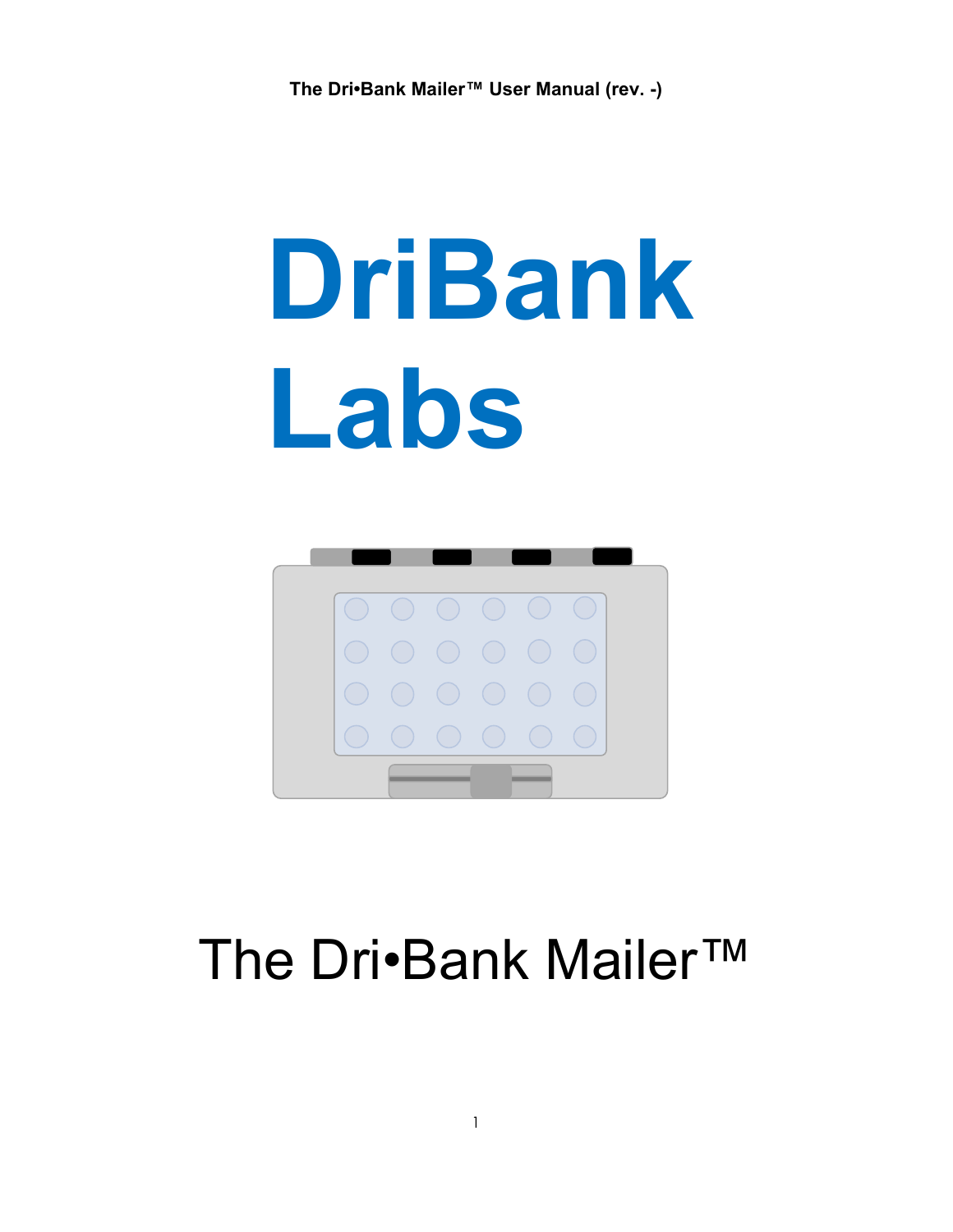### **Table of Contents**

| <b>LEGAL DISCLAIMERS</b>                      | 3  |
|-----------------------------------------------|----|
| <b>INSIDE THE BOX</b>                         | 5  |
| <b>INTRODUCTIONS</b>                          | 6  |
| <b>OPERATIONS</b>                             | 6  |
| <b>Initialization</b>                         | 6  |
| <b>Use</b>                                    | 7  |
| <b>Helpful Tips</b>                           | 7  |
| <b>Mailer Desiccant Regeneration</b>          | 8  |
| <b>MAINTENANCE</b>                            | 9  |
| Cleaning (including assembly and disassembly) | 9  |
| <b>TROUBLESHOOTING</b>                        | 11 |
| <b>Does Not Close</b>                         | 11 |
| <b>Slide Closure Does Not Lock Into Place</b> |    |
| <b>Molecular Signal Loss</b>                  | 11 |
| <b>SPECIFICATIONS</b>                         | 11 |
| <b>Environmental</b>                          | 11 |
| <b>Dimensions</b>                             | 11 |
| Weight                                        | 11 |
| <b>Not Required</b>                           | 11 |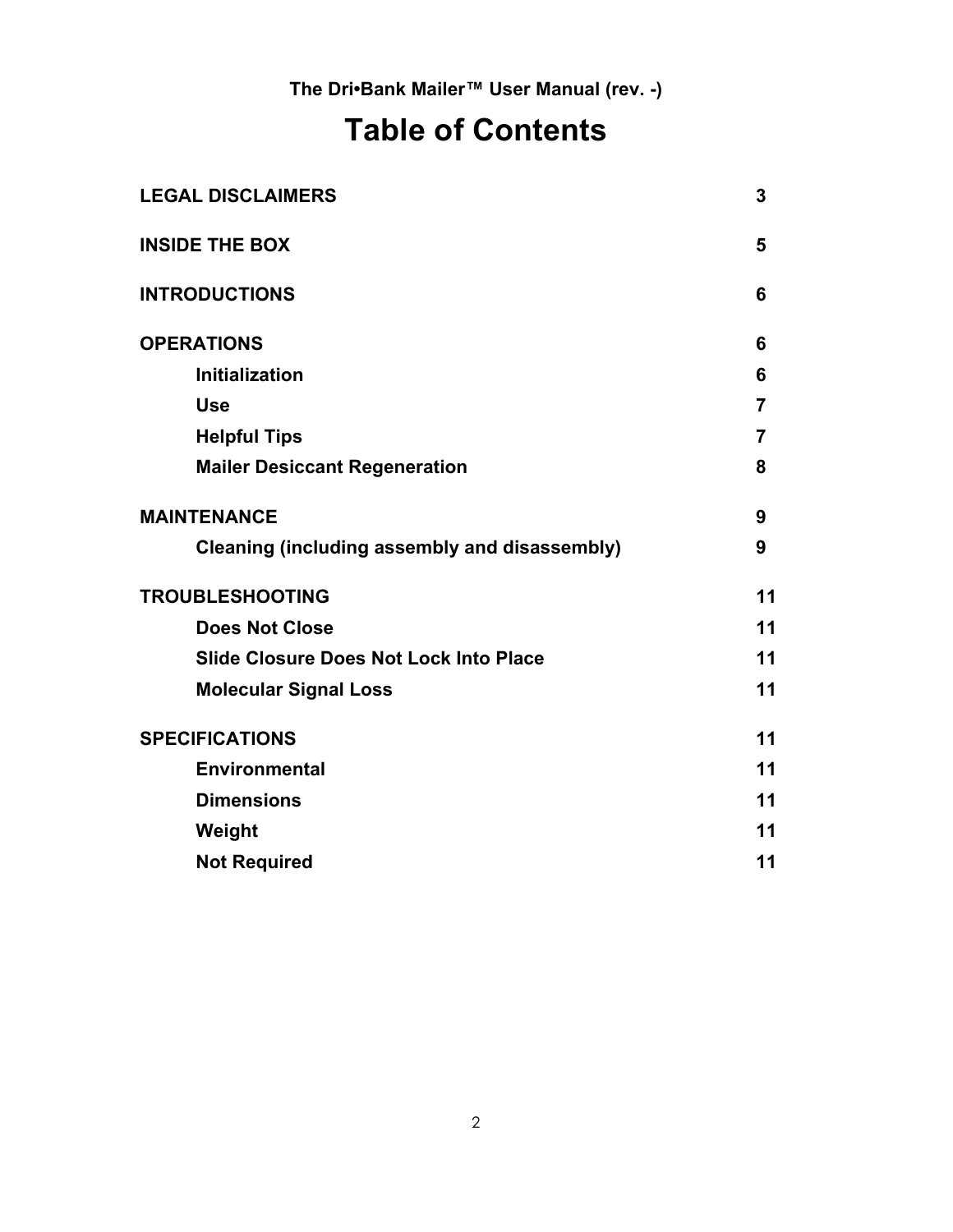#### **Limited Warranty and Limitation of Liability**

Inclined Biomedical Technologies, Inc. (IBT) D/B/A DriBank Labs warrants to Customer that (a) Products supplied by IBT will be free from defects in material and workmanship for 30 days from date of shipment ("Warranty Period"); and (b) title to all Products will pass to Customer as provided herein, free and clear of any security interests and liens. Warranties are made only to Customer and are not transferable and do not extend to the benefit of any other person or entity. THE FOREGOING WARRANTIES ARE IBT'S SOLE AND EXCLUSIVE WARRANTIES AND ARE IN LIEU OF ALL OTHER REPRESENTATIONS, GUARANTEES AND WARRANTIES (WHETHER EXPRESS, IMPLIED, ORAL, WRITTEN, STATUTORY OR OTHERWISE) WITH RESPECT TO THE PRODUCTS (INCLUDING WITHOUT LIMITATION ANY WARRANTIES OF FITNESS FOR ANY PARTICULAR PURPOSE, MERCHANTABILITY, NON-INFRINGEMENT, RESULTS, AND WARRANTIES ARISING BY CUSTOM, TRADE USAGE, PROMISE, EXAMPLE OR DESCRIPTION); ALL OF WHICH ARE EXPRESSLY DISCLAIMED.

*Warranty Return Procedure*: Customer must notify IBT in writing of all claims for defective Products within 30 days after Buyer's receipt of the Products and will reasonably cooperate in IBT's investigation of all warranty claims. After IBT's review of such written notice, IBT, at its sole discretion, may provide a Return Material Authorization ("RMA") to Customer. IBT may refuse any Products not timely notified or lacking an RMA provided by IBT. Customer will properly clean and rinse the Products, removing all biological, chemical, radioactive and hazardous residue. IBT may require Customer sign and deliver a properly completed certificate of decontamination prior to returning any Products. Then, Customer may return the allegedly defective Products to IBT with all costs prepaid by Customer. Returned Products must include the following information: Customer name and address, IBT shipping order number, number and date of invoice, IBT RMA Number, and written explanation of reason for return. All replaced parts will become the property of IBT.

CUSTOMER'S SOLE AND EXCLUSIVE REMEDY, AND IBT'S SOLE LIABILITY, ARISING OUT OF OR RELATING TO PRODUCTS OR ANY BREACH OF WARRANTY IS LIMITED TO, AT IBT'S OPTION AND EXPENSE: (A) IBT REPAIRING DEFECTIVE PRODUCT; (B) IBT REPLACING DEFECTIVE PRODUCT; OR (B) IBT CREDITING CUSTOMER'S ACCOUNT FOR AMOUNTS PAID WITH RESPECT TO DEFECTIVE PRODUCTS. SUCH REPAIR, REPLACEMENT, OR CREDIT WILL CONSTITUTE FULFILLMENT OF ALL LIABILITIES IN RESPECT OF SUCH PRODUCTS.

In no event will IBT have any obligation for a warranty claim as the result of (i) normal wear and tear; (ii) damage, abuse, misuse, alteration, tampering, fault or negligence caused by anyone other than IBT; (iii) use of the Product in a manner for which it was not designed; (v) causes external to the Product; and (vi) improper storage and handling of the Product. If IBT provides repair services or replacement parts that are not covered by this warranty, Customer will pay IBT at IBT's thenprevailing rate of the Products.

IBT PROVIDES PRODUCTS ON AN INDIVIDUAL "PER ITEM" BASIS. TO THE FULLEST EXTENT ALLOWED BY LAW, IBT'S TOTAL LIABILITY FOR ANY CLAIM, LOSS OR DAMAGE ARISING OR RELATING TO ANY PRODUCT(S) OR THE PERFORMANCE OR BREACH OF THIS AGREEMENT WILL BE LIMITED TO THE AMOUNTS THAT IBT ACTUALLY RECEIVED FROM CUSTOMER FOR THE APPLICABLE ITEMS. TO THE FULLEST EXTENT ALLOWED BY LAW, IN NO EVENT WILL IBT BE LIABLE TO CUSTOMER FOR LOSS OF ACTUAL OR ANTICIPATED PROFITS OR REVENUES, LOST OR DECREASED USE OR PRODUCTION, COVER, DOWNTIME, LOSS OF GOODWILL, THIRD PARTY.

CLAIMS, OR FOR ANY INDIRECT, SPECIAL, INCIDENTAL, EXEMPLARY, CONTINGENT, CONSEQUENTIAL OR PUNITIVE DAMAGES OR LOSSES OF ANY TYPE OR KIND REGARDLESS.

WHETHER OR NOT (I) SUCH CLAIMS ARE BASED ON CONTRACT, TORT (INCLUDING NEGLIGENCE), WARRANTY, PRODUCT LIABILITY, INDEMNITY, CONTRIBUTION, STRICT LIABILITY OR ANY OTHER LEGAL THEORY; (II) THE CLAIMS, DAMAGES OR LOSSES ARE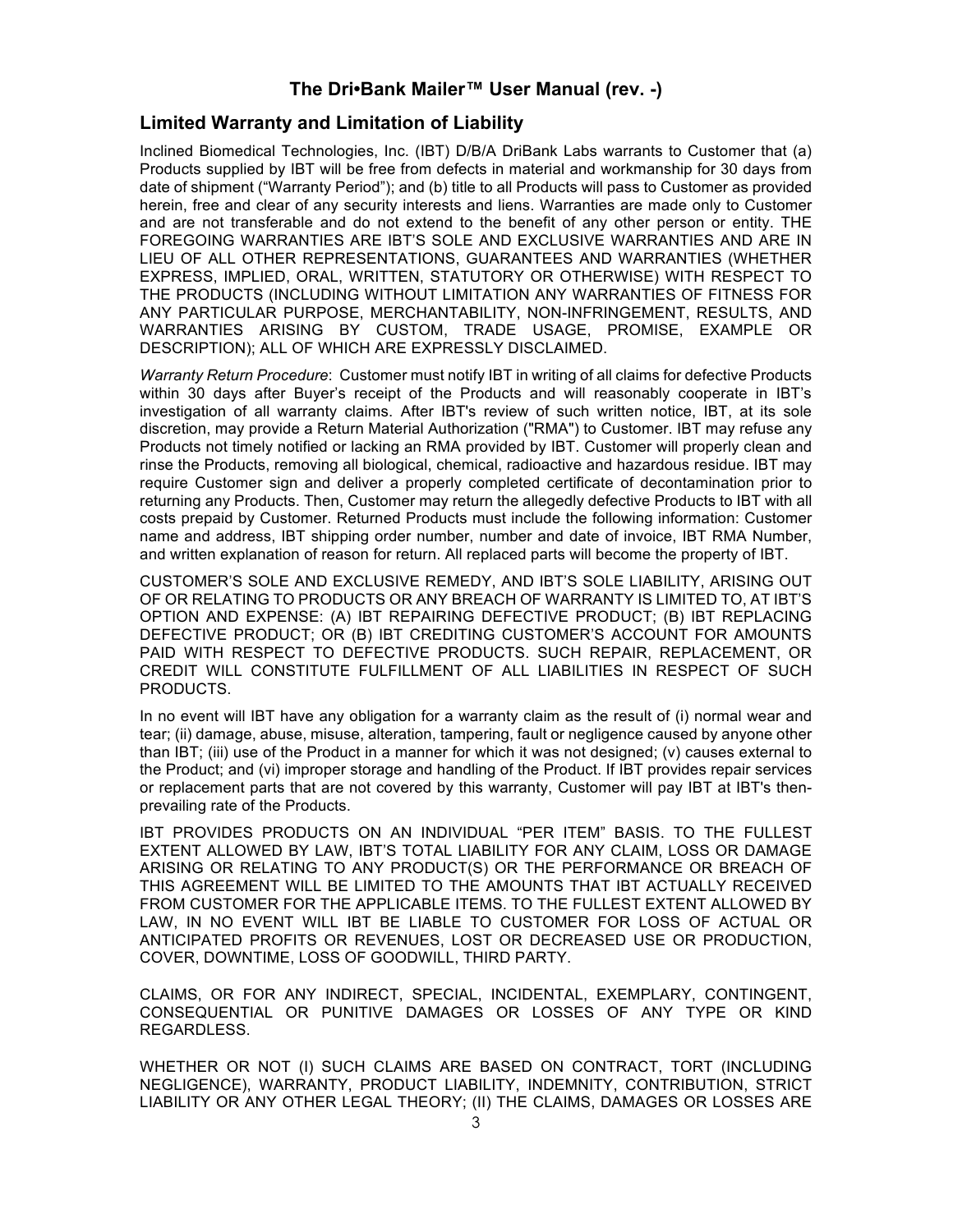FORESEEABLE; OR (III) ADVISED OF THE POSSIBILITY OF SUCH CLAIMS, DAMAGES OR LOSSES.

#### **Repair**

All products returned for warranty or non-warranty repair should be accompanied by the following: your name, company's name, address, telephone number, and proof of purchase. Additionally, please include a brief description of the problem or the service requested. Non-warranty repair or replacement charges should be remitted in the form of a check, a money order, credit card with expiration date, or a purchase order made payable to Inclined Biomedical Technologies, Inc.

#### **In-Warranty Repairs and Replacement**

Please read the warranty statement and check your product thoroughly before requesting repair. During the warranty period and defective product can be returned to IBT for an exchange for the same or like product. In-Warranty repair and replacement units can be sent to IBT (see address below).

#### **Non-Warranty Repairs and Replacement**

Non-Warranty repairs should be sent to IBT. Contact IBT for current repair and replacement rates.

#### **Inclined Biomedical Technologies, Inc. d/b/a DriBank Labs**

PO Box 24392 Minneapolis, Minnesota 55424 USA info@dribanklabs.com +1 844 599 1472 www.dribanklabs.com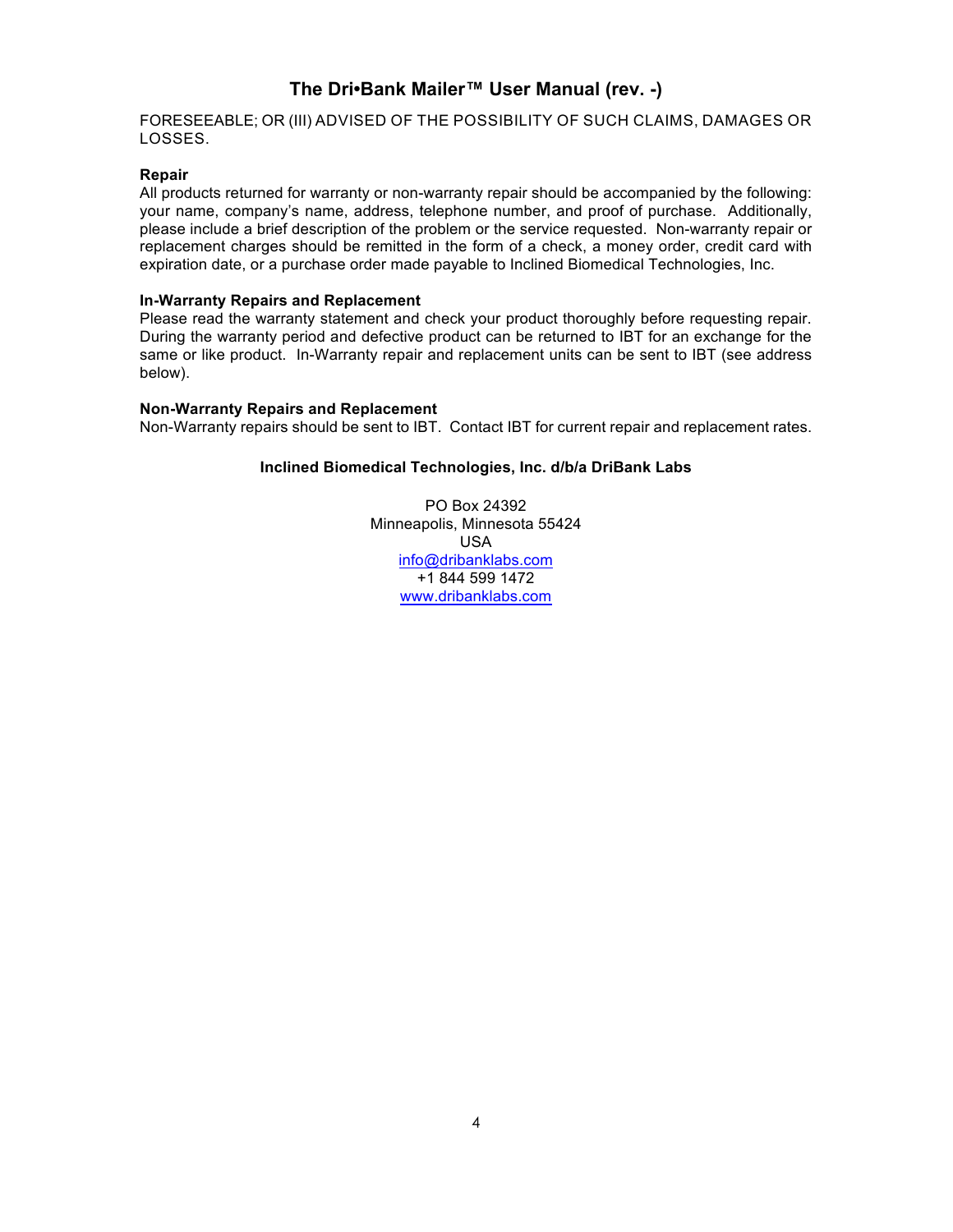#### **INSIDE THE BOX**



\* - NOTE: 10  $\mu$ L maximum capacity when all wells are in use. Each well can hold a maximum of 50  $\mu$ L.

\*\* - NOTE: Well numbering begins with the UPPER LEFT well as number one (I) and proceeds DOWNWARD and to the RIGHT. Hence the lower right well is number 24.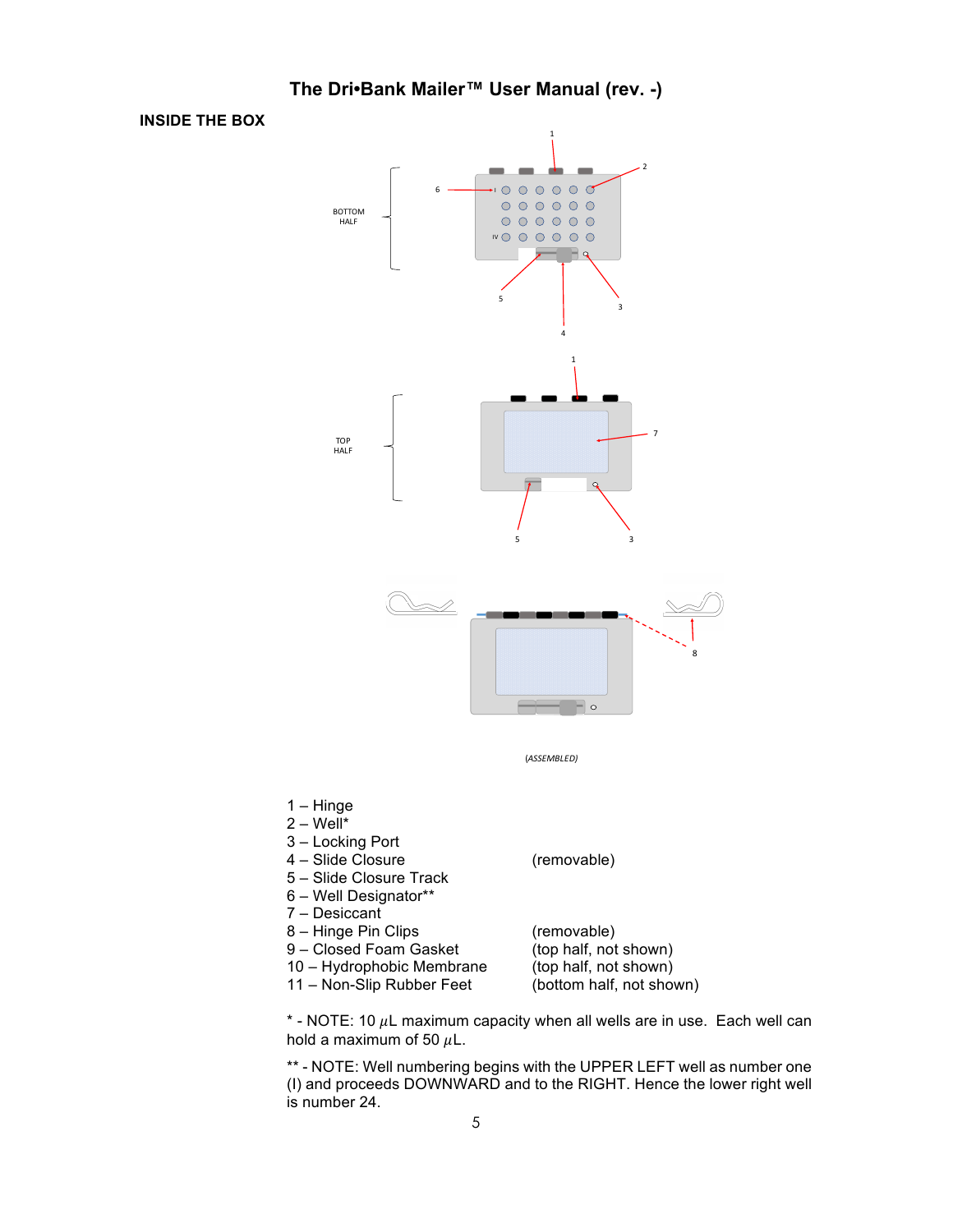#### **INTRODUCTION**

The Dri•Bank Mailer™ is a specially designed patented product that can preserve, store or ship a variety of small biological specimens at room temperature. The Mailer does not require toxic chemical fixatives, matrices, coatings, or electrical power to function. Rather, it utilizes powerful desiccants to dry samples within a static micro-environment. This process has been shown to attenuate decomposition mechanisms $^{1,2,3}$  required of hydrolytic enzymes such as nucleases and proteases, namely sequestering water from their activity. To date, data from the larger Dri•Bank<sup>®</sup> System has been used to preserve and store DNA, RNA, and an assortment of protein biomarkers from samples such as biopsy specimens, a breast cancer cell line, fecal samples, urine, oral fluids and more.

This product has been designed with research scientists, veterinarians, doctors, and technicians in mind for ease of use, reliability, and ruggedness.

Each Dri•Bank Mailer™ sold comes assembled with three main components. These are the Bottom Half that contains 24 wells for preserving liquid aliquots with attached slide closure. The Top Half, which comprises of the closed-foam sealing gasket, hydrophobic membrane, and desiccant. Lastly, the hinge pins that slide into and out of the hinge units for easy disassembly for cleaning.

#### **OPERATIONS**

#### **Initialization**

For first-time use, the Mailer comes ready to use. Note the Color Scale (Figure 1) to compare the desiccant color in the top-half, it should appear as a dark blue color. When the moisture adsorption capacity has been exhausted, the color will change to beige or a very light tan.



The color on the scale shows the approximate lifespan left, i.e. 100% (dark blue, fully functioning) to 0% (light beige, exhausted). Check to make sure the beads seen through the top-half are predominately dark blue. If most of the beads are very light blue or beige, it may be returned for a replacement. After these steps have been completed, the Dri•Bank Mailer™ is now ready to be used for drying and/or storing samples.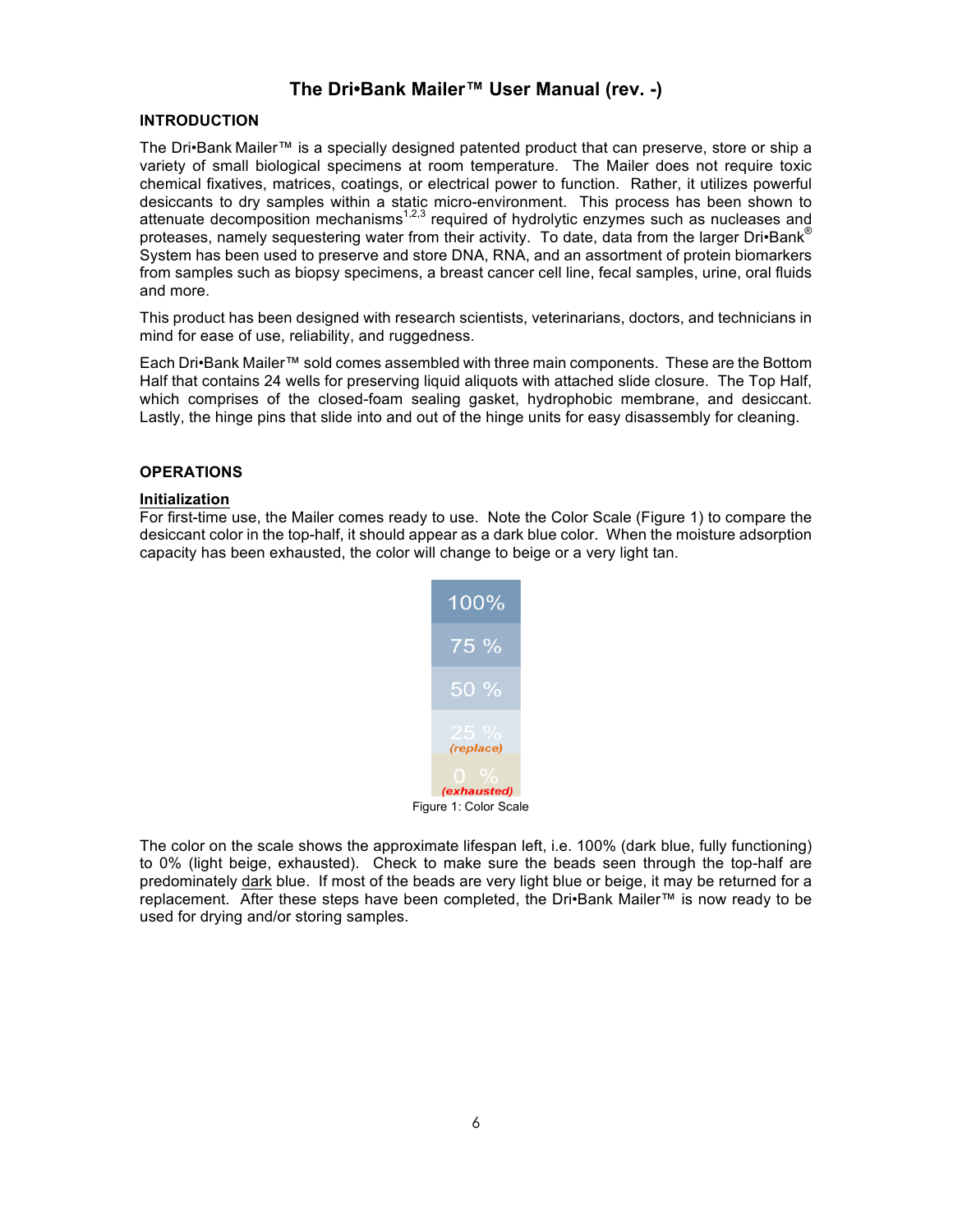#### **Use**

Referencing Figure 2 below, before opening the Mailer make sure the hinge clip tips (red circles) are pointing upwards (perpendicular) from the hinge assembly. Please note for illustrative purposes the hinge clips are shown PARALLEL to the hinge assembly and should therefore be rotated 90˚ towards the top-half of the Mailer to be perpendicular.

With thumb and forefinger of one hand applying light pressure to the top- and bottom-half of the Mailer by the slide closure (purple circle marked "1"), move slide closure (green square) toward ("2") the locking port (blue arrow), and open ("3"). With bottom-half now accessible, samples may be placed individually into respective wells.



Figure 2. View of top-half for opening Mailer unit

To close the Mailer, refer to Figure 3 below. Briefly, rotate top-half until seated on top of bottomhalf of Mailer ("1"). With thumb and forefinger of one hand applying light pressure to the top- and bottom-half of the Mailer by the slide closure (purple circle marked "2"), move slide closure (green square) away ("3") from locking port (blue arrow). The mailer is now closed and sealed.



Figure 3. View of top-half for closing Mailer unit

#### *HELPFUL TIPS:*

Due to variables such as sample type (liquid or solid) and quantity, as well as environmental conditions and locations, it is recommended to initially test sample drying times to maximize use and determine ideal drying time for your specimens. This is especially critical for high-density preservation (all 24-wells). When evaluating, be sure to record start time and end time for sample drying along with type, size, and quantity as well as confirm biomarker integrity per end user protocol(s).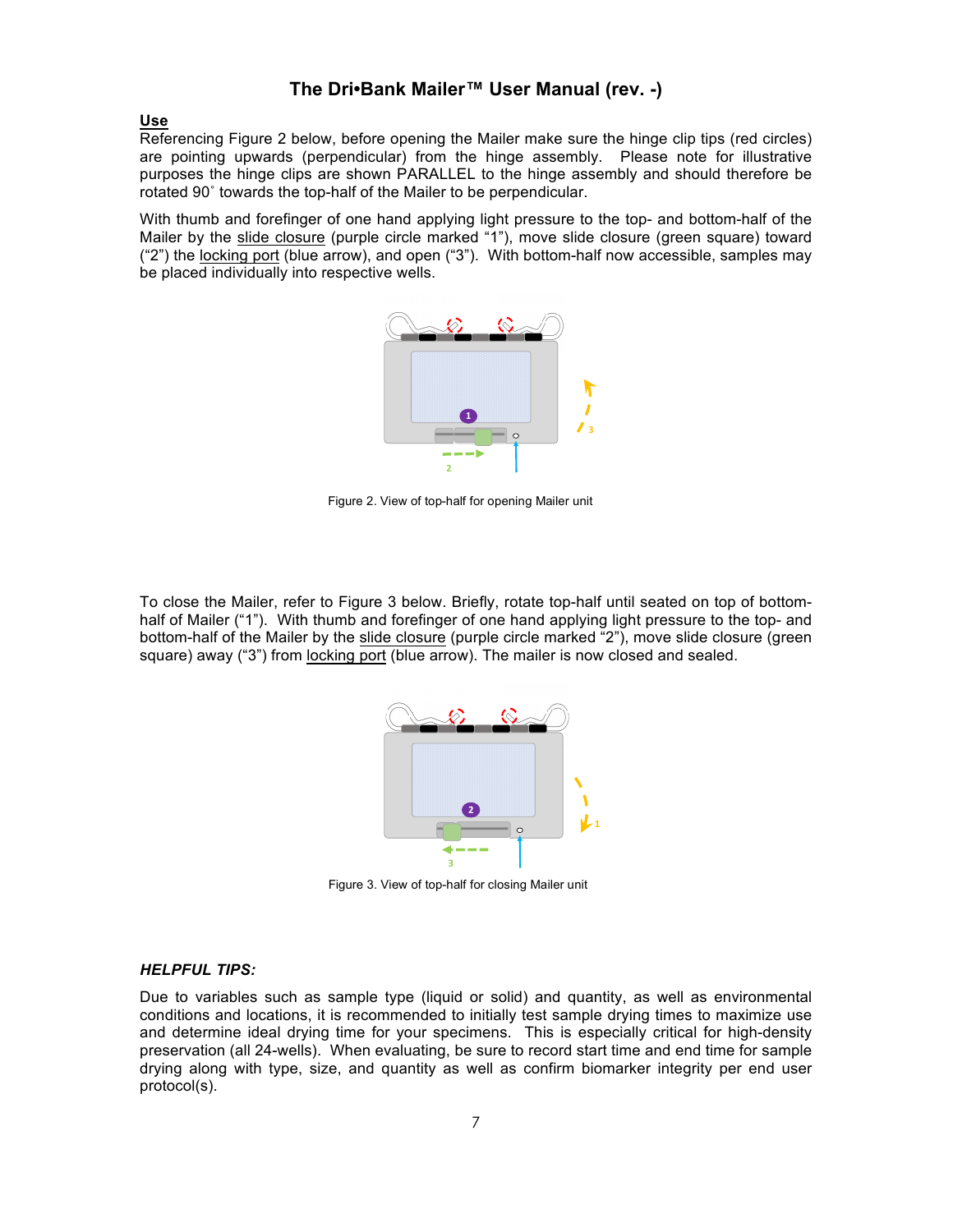Below is a table indicating approximate drying times for different sample types.

| Type          | Size <sub>1</sub> | Quantity | Est. Time (hours) |
|---------------|-------------------|----------|-------------------|
| Aliquot       | $10 \mu L$        | $24*$    | $8 - 12$          |
| <b>Biopsy</b> | $5 \text{ mm}^3$  | 3        | $12 - 24$         |
| Fecal         | $<$ 100 mg        | 24       | $12 - 24$         |

Table 1. Estimated Drying Times

Times based on customer information and from peer-reviewed scientific publications using the larger Dri•Bank® System. $^{1,2,3}$ Unless otherwise noted, preservation conditions were at approximately 20˚C, 1 ATM, and 30% relative humidity and aliquots refers to aqueous samples. Times required for your sample may vary up or down depending on sample type, quantity, and environmental conditions among other variables. \* - based on aqueous aliquot. Other liquid samples such as whole blood, blood products, urine, or oral fluids may take longer.

Please note that several factors can augment the drying process, which can impact drying times. These include the following:

- 1.) volume: greater than 10  $\mu$ L can slow down the process (i.e.,  $>$  surface to volume ratio)
- 2.) additives: > 20% v/v alcohols (methanol, ethanol, and propanol) can accelerate evaporation while viscous compounds like glycerol, gels, or detergents can slow it down or prevent complete desiccation entirely
- 3.) membranes: such as those used for microtiter plates can slow drying times by a factor of  $2 - 3$
- 4.) population: a combination of volume and high quantity (or vice versa), for example 10 µL aliquots within 24-wells, in combination with the above factors can also contribute to slower drying times

For these reasons, we recommend that you initially test the Dri•Bank Mailer™ to maximize your workflow.

#### **Mailer Desiccant Regeneration**

Your Dri•Bank Mailer™ has been designed to operate with little to no loss of mechanical integrity or performance for up to five (5) regeneration cycles of its desiccant. The top-half can be dried in a conventional glassware-drying oven, or similar (**DO NOT** use an autoclave, expose to open flame, set on heating element, or similar). The top-half can be effectively dried within a few hours at 50˚C, or overnight. NEVER expose the Mailer to temperatures *exceeding 60˚C.* These higher temperatures can adversely affect the bonding agent holding the membrane to the Mailer top-half.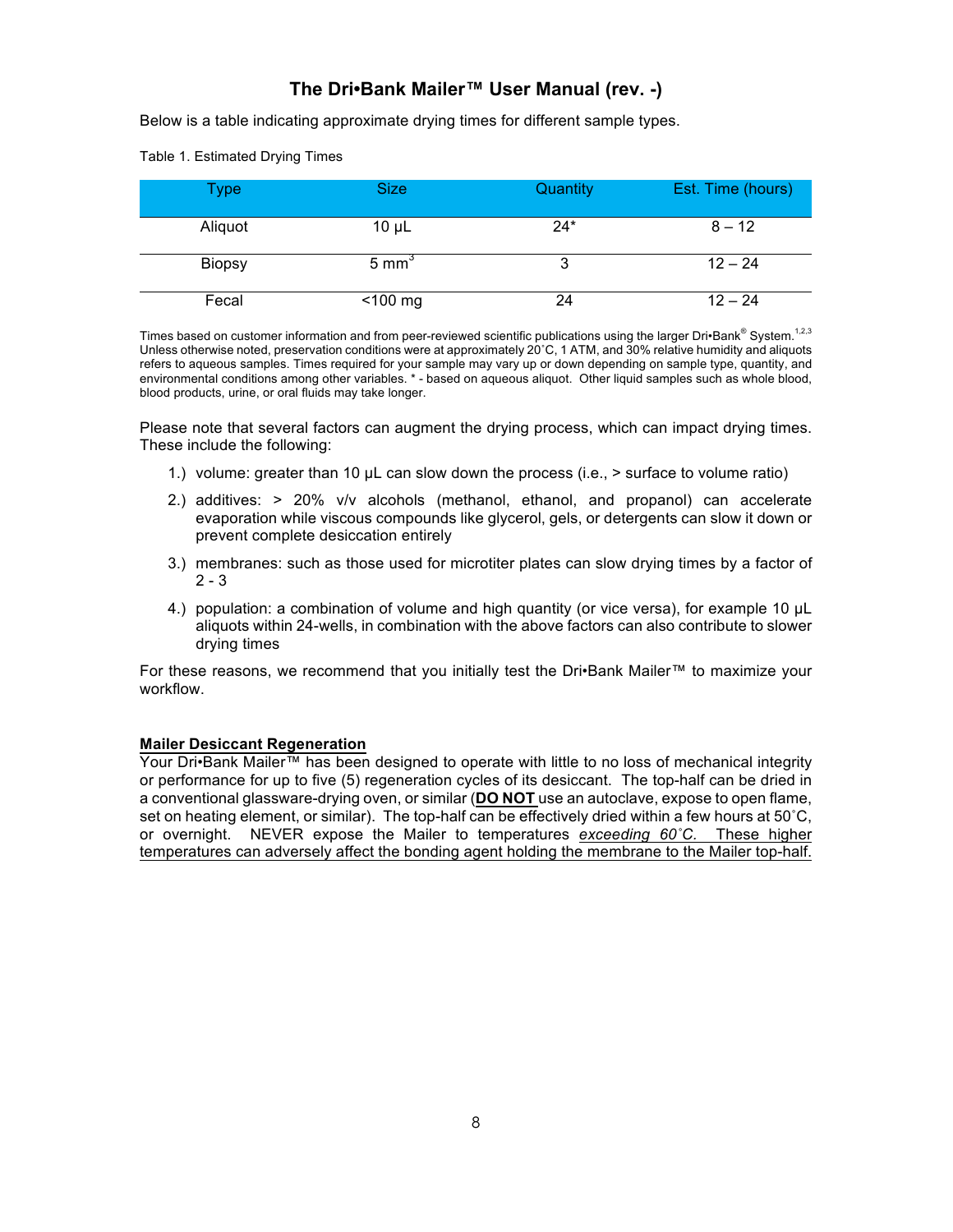#### **MAINTENANCE**

The moisture content of the sample(s) as well as the environment of the operating conditions will determine the frequency of visually checking the Mailer desiccant. Be sure to use the color scale (Figure 1) provided as a helpful guide.

#### **Cleaning**

The Mailer has been designed to be reused several times. In between uses, or when the Mailer is dirty and/or contaminated, the following procedures are recommended for cleaning and disinfecting:

- 1. Disassemble the Mailer into three separate components consisting of the top-half, bottomhalf, and the slide closure.
	- a. Referring to Figure 4, first with thumb and forefinger of one hand applying light pressure to the top- and bottom-half of the Mailer by the hinge assembly (purple circle marked "1"), grasp the rounded portion of hinge clip and pull straight out ("2").
	- b. Next, move slide closure toward ("3") locking port (blue arrow). The two halves may now be separated.
	- c. Lastly, move slide closure toward gap and off of the slide track ("4").





- 2. With the Mailer now disassembled, the bottom-half, slide closure, and hinge clips can be washed with traditional laboratory glassware washing detergent. Once washed and rinsed, these components can be disinfected with either 10% sodium hypochlorite solution (bleach, unscented) or 70% isopropyl alcohol solution and dried (with or without drying oven).
- 3. Regarding the top-half, use extra care when washing, rinsing and drying as the membrane is delicate; take care not to puncture it with bottle brushes, bristles, or similar items. It is recommended to wash the membrane area lightly with sponge or similar. This area can be disinfected with either 10% sodium hypochlorite solution (bleach, unscented) or 70% isopropyl alcohol solution and dried in drying oven. To regenerate cartridge, see Mailer Regeneration section on previous page.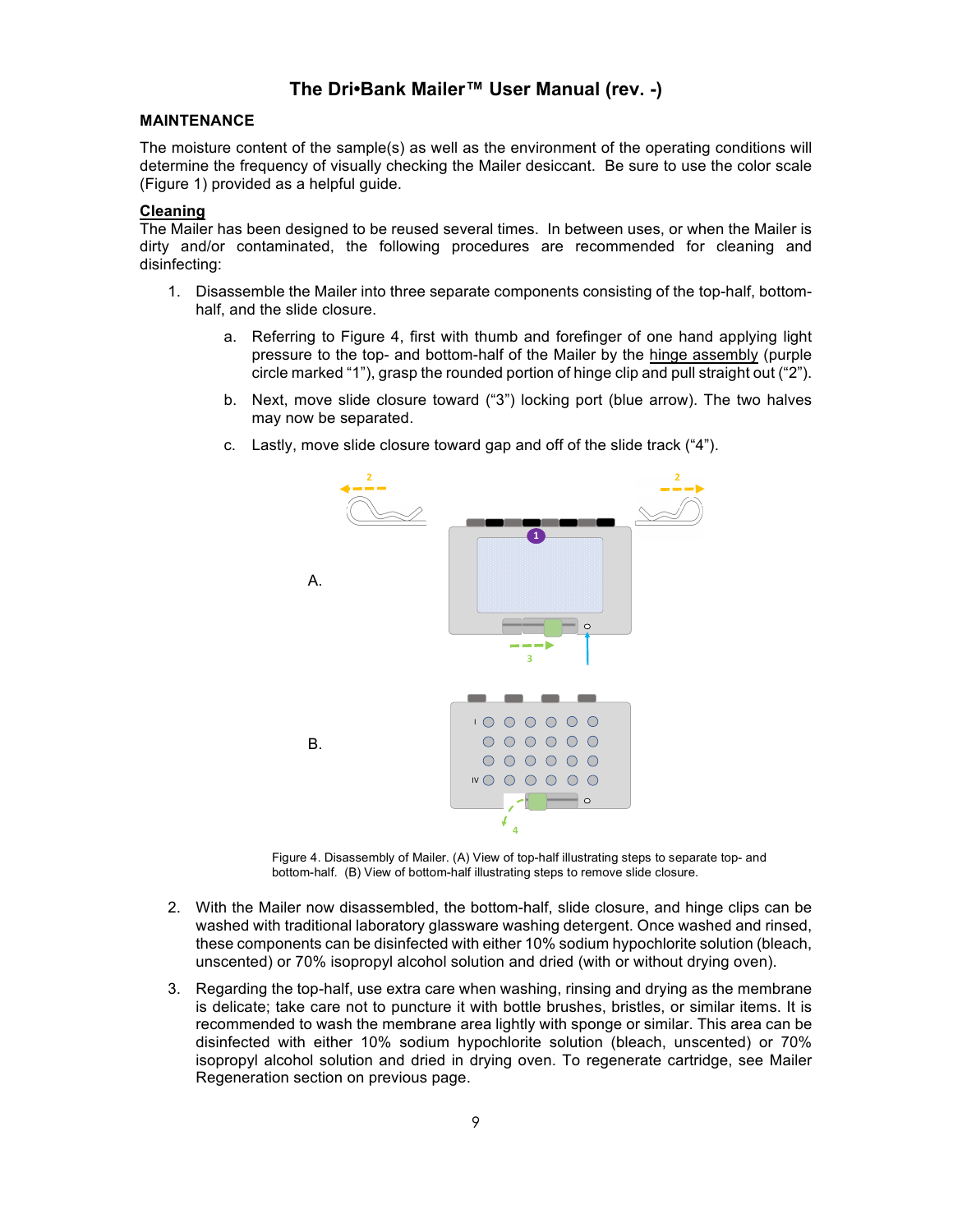- 4. Once ready for use, the Dri•Bank Mailer™ can be re-assembled via the following steps as illustrated in Figure 5.
	- a. Place slide closure onto the bottom-half slide track ("1") and move toward locking port (blue arrow).
	- b. Install the top-half onto the top of the bottom-half ensuring both halves are well seated.
	- c. Next, with thumb and forefinger of one hand applying light pressure to the top- and bottom-half of the Mailer by the hinge assembly (purple circle marked "2"), grasp the rounded portion of hinge clip and push straight into the hinge assembly ("3"). NOTE: the hinge clip tip should be pointed upwards. If the hinge clip does not slide easily into place pull out and press slightly harder on region "2" and re-try. Repeat for second hinge clip and check to make sure the Mailer can now open and close with ease.
	- d. Lastly, move slide closure away from locking port into locked/closed position ("4").



Figure 5. Assembly of Mailer. (A) View of bottom-half illustrating steps to install slide closure. (B) View of top-half illustrating steps to joining top- and bottom-half.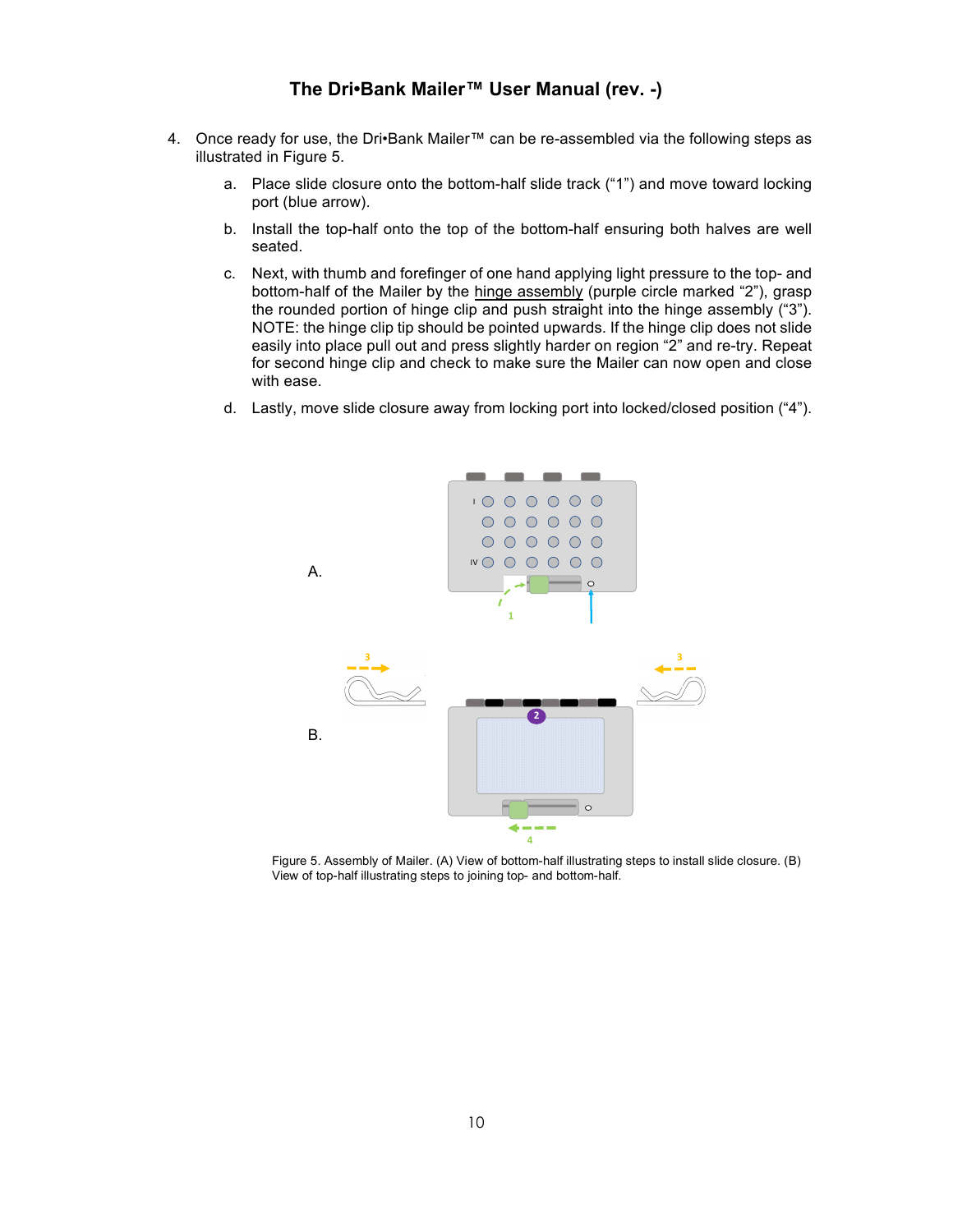#### **TROUBLESHOOTING**

#### **Does Not Close**

Verify nothing is obstructing halves from closing properly and ensure the gasket is not buckling or deformed (NOTE: this includes that the gasket does not exceed a thickness of 1.6mm (~1/16").

#### **Slide Closure Does Not Lock Into Place**

Check to make sure there are no obstructions in or on the slide track to prevent the slide closure from moving.

#### **Molecular Signal Lost**

Prior to shipping and/or storing sample(s), it is recommended to perform pilot runs as mentioned above to ensure both the specimen and biomolecules of interest are compatible with the Mailer system or refer to our online database for a list of tissues and biomolecules currently known to be compatible with our storage system (*not available at this time*). If it is known that your tissue and/or biomolecule(s) of interest is compatible, check the seals of the box by holding it up to the light. Any seal malfunction can easily be identified as evidenced by light passing through the box where it should not. Verify there is nothing obstructing the gasket to prevent a proper seal and try again. If problem persists, contact DriBank Labs for technical support.

#### **SPECIFICATIONS**

| $-80^{\circ}$ C to $+50^{\circ}$ C   |
|--------------------------------------|
| $-80^{\circ}$ C to $+50^{\circ}$ C   |
| 0 to $100\%$ RH                      |
| 6.9 cm x 6.9 cm x 1.91 cm            |
| 6.9 cm $\times$ 6.9 cm $\times$ 0.64 |
| 6.9 cm x 6.9 cm x 1.26               |
| 200 <sub>g</sub>                     |
|                                      |
|                                      |
|                                      |
|                                      |
|                                      |